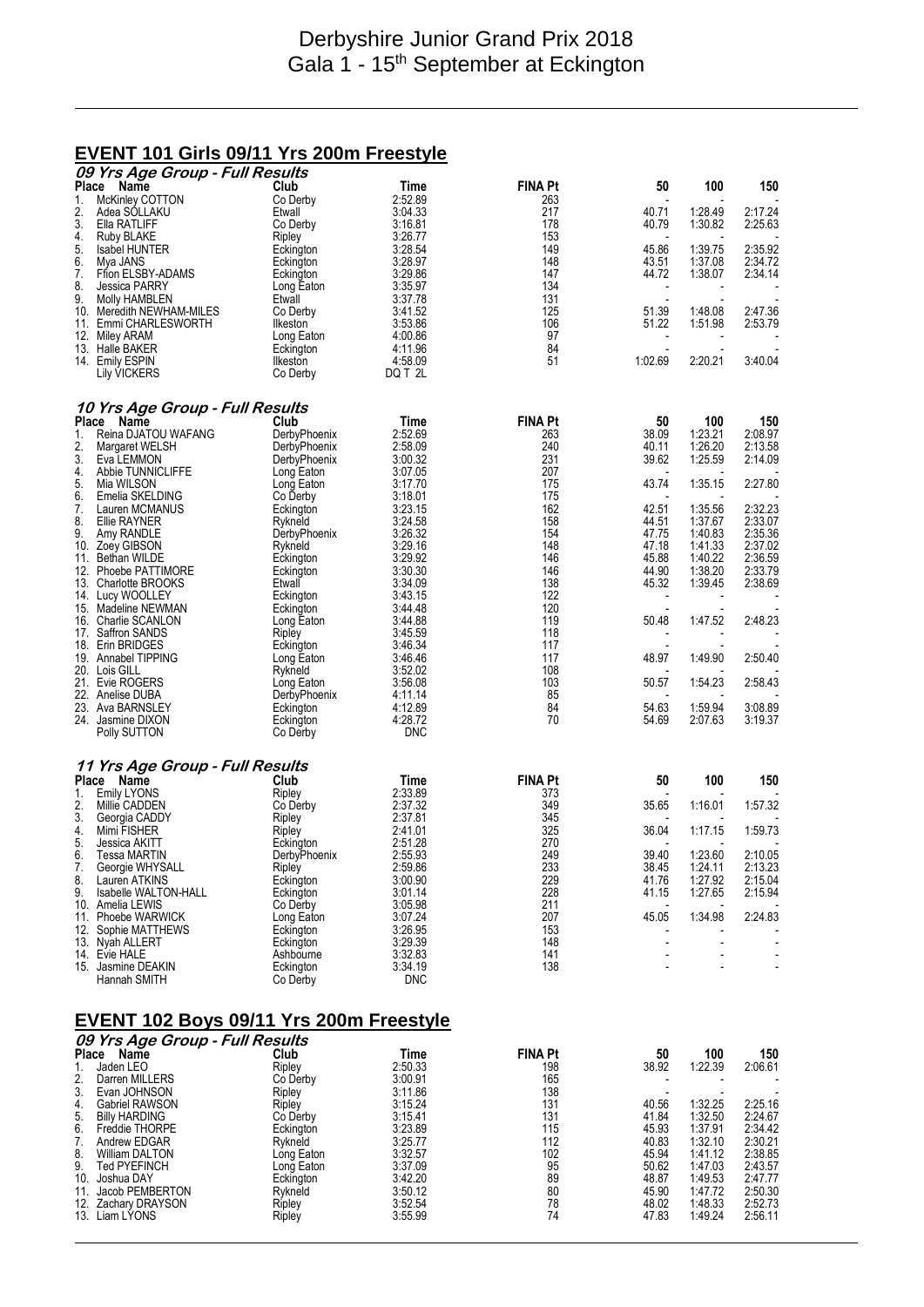## Derbyshire Junior Grand Prix 2018 Gala 1 - 15<sup>th</sup> September at Eckington

|                            | 10 Yrs Age Group - Full Results                                                      |                                                         |                                                     |                                            |                                                           |                                                     |                                                     |
|----------------------------|--------------------------------------------------------------------------------------|---------------------------------------------------------|-----------------------------------------------------|--------------------------------------------|-----------------------------------------------------------|-----------------------------------------------------|-----------------------------------------------------|
| 1.<br>2.<br>3.<br>4.       | Place Name<br>Oliver STONE<br>Alfie LYNCH<br><b>Harry STRAW</b><br>Cole WEBSTER      | Club<br>Ripley<br>DerbyPhoenix<br>Rykneld<br>Ripley     | Time<br>2:45.21<br>2:50.24<br>2:52.26<br>2:53.39    | <b>FINA Pt</b><br>217<br>198<br>191<br>188 | 50<br>38.43<br>38.29<br>37.33<br>$\overline{\phantom{a}}$ | 100<br>1:21.18<br>1:22.53<br>1:21.05                | 150<br>2:04.79<br>2:06.65<br>2:08.55                |
| 5.<br>6.<br>7.<br>8.<br>9. | Pablo CASAR<br>Owen JOHNSON<br>Leo CHARLESWORTH<br>Martin IANKOV<br>Charlie WILDE    | Co Derby<br>Co Derby<br>Ilkeston<br>Etwall<br>Eckington | 2:54.56<br>3:01.10<br>3:01.57<br>3:08.37<br>3:08.84 | 184<br>165<br>163<br>146<br>145            | 39.87<br>41.08<br>40.24<br>41.01                          | 1:27.22<br>1:29.02<br>1:28.34<br>1:29.29            | 2:15.98<br>2:17.62<br>2:19.94<br>2:20.94            |
|                            | 10. Alfie BROWN<br>11. Antoni MACIEJEWSKI<br>12. Dylan JAMIESON<br>13. Benjamin CAMI | Ilkeston<br>Co Derby<br>Co Derby<br>Long Eaton          | 3:15.60<br>3:18.31<br>3:19.16<br>3:45.55<br>3:47.64 | 131<br>125<br>124<br>85<br>83              | 43.38<br>42.68<br>42.03<br>46.23                          | 1:34.78<br>1:33.75<br>1:33.42<br>1:43.80<br>1:45.51 | 2:28.43<br>2:27.17<br>2:27.65<br>2:34.81<br>2:48.30 |
|                            | 14. Liam BAILEY<br>15. William GALLAGHER                                             | Rykneld<br>Long Eaton                                   | 4:13.28                                             | 60                                         | 46.27                                                     |                                                     |                                                     |
|                            | 11 Yrs Age Group - Full Results<br>Place Name                                        | Club                                                    | Time                                                | <b>FINA Pt</b>                             | 50                                                        | 100                                                 | 150                                                 |
| 1.<br>2.                   | <b>William RICE</b><br>Joshua ATTERBURY                                              | Eckington<br>Ripley                                     | 2:33.27<br>2:33.70                                  | 272<br>270                                 | 34.25<br>34.49                                            | 1:13.62<br>1:13.76                                  | 1:54.52<br>1:55.29                                  |
| 3.                         | Cole STEVENS                                                                         | Eckington                                               | 2:36.72                                             | 254                                        |                                                           |                                                     |                                                     |
| 4.<br>5.                   | Finlay O'NEILL<br>Spencer DOHERTY                                                    | Ilkeston<br>Long Eaton                                  | 2:45.46<br>2:54.74                                  | 216<br>183                                 | 35.60<br>38.66                                            | 1:16.94<br>1:25.03                                  | 2:02.07<br>2:11.36                                  |
| 6.                         | Noah VAN HOOREBEEK                                                                   | Eckington                                               | 2:55.92                                             | 180                                        | 40.09                                                     | 1:25.10                                             | 2:10.87                                             |
| 7.<br>8.                   | Joseph MURPHY<br>Thomas DALTON                                                       | Co Derby<br>Long Eaton                                  | 2:58.71<br>2:58.94                                  | 171<br>171                                 | 38.70<br>40.24                                            | 1:25.22<br>1:27.76                                  | 2:13.11<br>2:16.24                                  |
| 9.                         | Sebastian HIBBS                                                                      | Etwall                                                  | 3:14.59                                             | 133                                        | 39.19                                                     | 1:29.58                                             | 2:23.02                                             |
|                            | 10. Steven COPE<br>Oliver ADDINGTON                                                  | Ilkeston<br>Long Eaton                                  | 4:00.75<br><b>DNC</b>                               | 70                                         | 48.08                                                     | 1:55.44                                             | 2:58.11                                             |
|                            | <u>EVENT 103 Girls 10/11 Yrs 100m Butterfly</u>                                      |                                                         |                                                     |                                            |                                                           |                                                     |                                                     |
|                            | 10 Yrs Age Group - Full Results<br>Place Name                                        | Club                                                    | Time                                                | <b>FINA Pt</b>                             | 50                                                        |                                                     |                                                     |
| 1.                         | Reina DJATOU WAFANG                                                                  | DerbyPhoenix                                            | 1:33.96                                             | 196                                        | 42.20                                                     |                                                     |                                                     |
| 2.<br>3.                   | Millie KING<br>Margaret WELSH                                                        | Co Derby<br>DerbyPhoenix                                | 1:36.25<br>1:43.16                                  | 182<br>148                                 | 41.38<br>46.59                                            |                                                     |                                                     |
| 4.                         | Eva LEMMON                                                                           | DerbyPhoenix                                            | 1:46.55                                             | 134                                        | 46.88                                                     |                                                     |                                                     |
| 5.<br>6.                   | Lucy WOOLLEY<br>Phoebe PATTIMORE                                                     | Eckington<br>Eckington                                  | 2:09.61<br>2:11.80                                  | 74<br>71                                   | 59.50<br>1:01.37                                          |                                                     |                                                     |
| 7.                         | Lauren MCMANUS                                                                       | Eckington                                               | 2:12.19                                             | 70                                         | 59.37                                                     |                                                     |                                                     |
| 8.                         | Erin BRIDGES<br>Saffron SANDS                                                        | Eckington<br>Ripley                                     | 2:33.22<br>DNF                                      | 45                                         |                                                           |                                                     |                                                     |
|                            | Evie ROGERS                                                                          | Long Eaton                                              | DQ SA 2L                                            |                                            |                                                           |                                                     |                                                     |
|                            | 11 Yrs Age Group - Full Results                                                      |                                                         |                                                     |                                            |                                                           |                                                     |                                                     |
| 1.                         | Place Name<br>Mimi FISHER                                                            | Club<br>Ripley                                          | Time<br>1:34.01                                     | <b>FINA Pt</b><br>196                      | 50                                                        |                                                     |                                                     |
| 2.                         | Georgia CADDY                                                                        | Ripley                                                  | 1:35.57                                             | 186                                        | 41.10                                                     |                                                     |                                                     |
| 3.<br>4.                   | Jessica AKITT<br>Emily LYONS                                                         | Eckington<br>Ripley                                     | 1:40.74<br>1:41.56                                  | 159<br>155                                 | 42.42<br>45.39                                            |                                                     |                                                     |
| 5.                         | Tessa MARTIN                                                                         | DerbyPhoenix                                            | 1:44.20                                             | 143                                        |                                                           |                                                     |                                                     |
| 6.                         | Jasmine DEAKIN<br>Evie HALE                                                          | Eckington<br>Ashbourne                                  | 2:04.73<br>DQ T 2L                                  | 83                                         | 55.33                                                     |                                                     |                                                     |
|                            | <u>EVENT 104 Boys 10/11 Yrs 100m Butterfly</u>                                       |                                                         |                                                     |                                            |                                                           |                                                     |                                                     |
|                            | 10 Yrs Age Group - Full Results                                                      |                                                         |                                                     |                                            |                                                           |                                                     |                                                     |
| 1.                         | Place Name<br>Alfie LYNCH                                                            | Club<br>DerbyPhoenix                                    | Time<br>1:32.20                                     | <b>FINA Pt</b><br>141                      | 50<br>42.36                                               |                                                     |                                                     |
| 2.<br>3.                   | <b>Harry STRAW</b>                                                                   | Rykneld                                                 | 1:33.80<br>1:44.33                                  | 134                                        | 43.88                                                     |                                                     |                                                     |
| 4.                         | Cole WEBSTER<br>Alfie BROWN                                                          | Ripley<br><b>Ilkeston</b>                               | 1:55.50                                             | 97<br>72                                   | 49.82<br>51.62                                            |                                                     |                                                     |
| 5.<br>6.                   | Leo CHARLESWORTH<br>Antoni MACIEJEWSKI                                               | Ilkeston<br>Co Derby                                    | 1:55.97<br>2:02.59                                  | 71<br>60                                   | 56.17                                                     |                                                     |                                                     |
| 7.                         | Martin IANKOV                                                                        | Etwall                                                  | 2:04.11                                             | 58                                         | 54.93                                                     |                                                     |                                                     |
| 8.                         | Owen JOHNSON<br>Wesley MALCOLM                                                       | Co Derby<br>Ripley                                      | 2:12.52<br>DQ SA 1L                                 | 47                                         | 1:02.26                                                   |                                                     |                                                     |
|                            | Oliver STONE                                                                         | Ripley                                                  | DQ SA 1L                                            |                                            |                                                           |                                                     |                                                     |
|                            | 11 Yrs Age Group - Full Results<br>Place Name                                        | Club                                                    | Time                                                | <b>FINA Pt</b>                             | 50                                                        |                                                     |                                                     |
| 1.                         | Cole STEVENS                                                                         | Eckington                                               | 1:28.48                                             | 160                                        | 40.69                                                     |                                                     |                                                     |
| 2.<br>3.                   | Finlay O'NEILL<br>William RICE                                                       | Ilkeston<br>Eckington                                   | 1:34.00<br>1:34.64                                  | 133<br>131                                 | 42.79                                                     |                                                     |                                                     |
| 4.                         | Noah VAN HOOREBEEK                                                                   | Eckington                                               | 1:37.05                                             | 121                                        | 46.87                                                     |                                                     |                                                     |
| 5.<br>6.                   | Joshua ATTERBURY<br>Sebastian HIBBS                                                  | Ripley<br>Etwall                                        | 1:37.30<br>1:42.04                                  | 120<br>104                                 | 43.46<br>44.00                                            |                                                     |                                                     |
| 7.                         | Spencer DOHERTY                                                                      | Long Eaton                                              | 1:55.73                                             | 71                                         | 52.97                                                     |                                                     |                                                     |
| 8.                         | Steven COPE<br>Oliver ADDINGTON                                                      | Ilkeston<br>Long Eaton                                  | 2:24.18<br><b>DNC</b>                               | 37                                         | 1:00.19                                                   |                                                     |                                                     |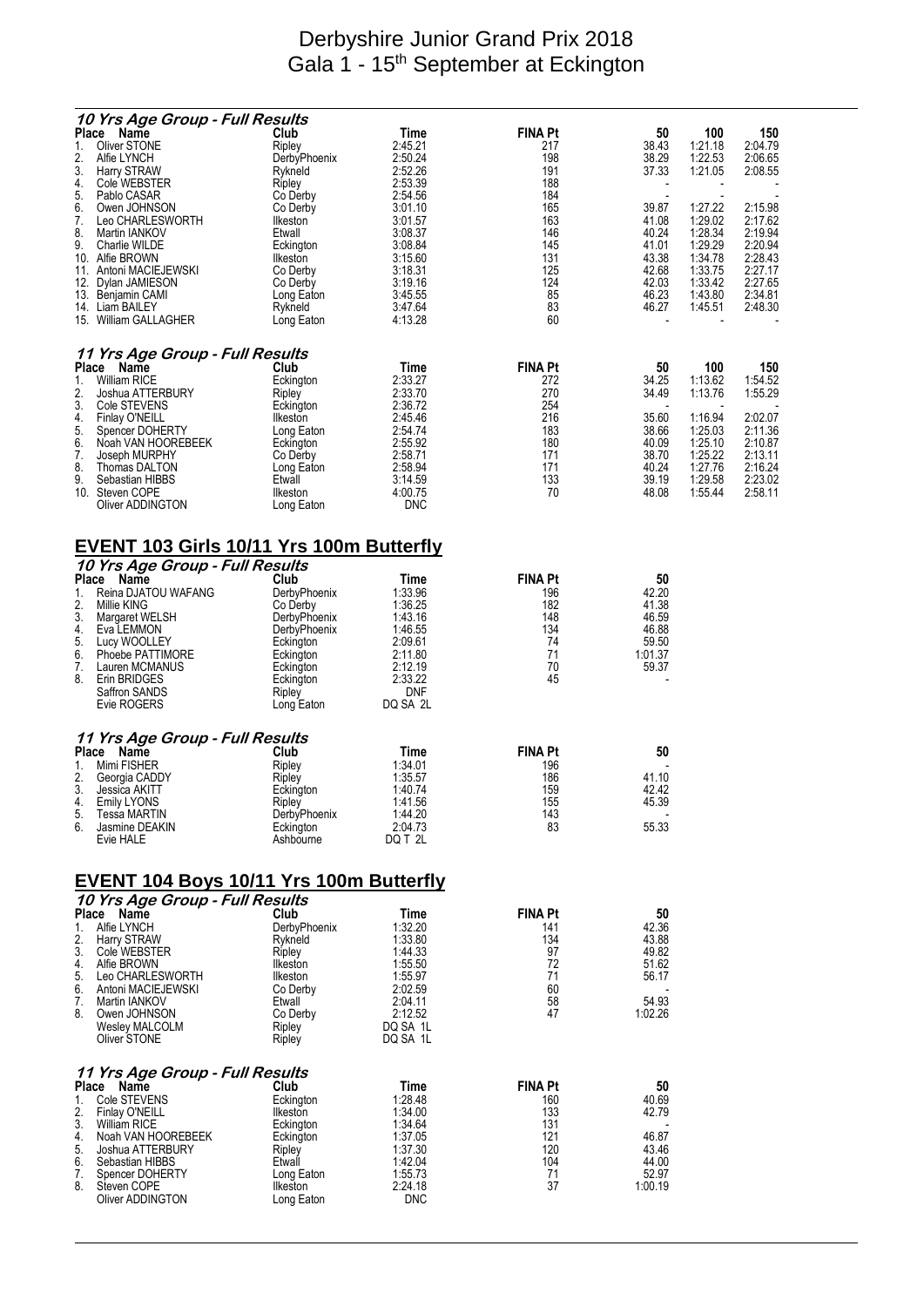### Derbyshire Junior Grand Prix 2018 Gala 1 - 15<sup>th</sup> September at Eckington

# **EVENT 105 Girls 09 Yrs 50m Backstroke**  Full Results

|                    |                                                                                                                                                                                                                                                                        |                                                                                                                             | <b>FINA Pt</b>                                                                                   |
|--------------------|------------------------------------------------------------------------------------------------------------------------------------------------------------------------------------------------------------------------------------------------------------------------|-----------------------------------------------------------------------------------------------------------------------------|--------------------------------------------------------------------------------------------------|
| Adea SOLLAKU       | Etwall                                                                                                                                                                                                                                                                 | 42.84                                                                                                                       | 215                                                                                              |
|                    | Co Derby                                                                                                                                                                                                                                                               | 42.97                                                                                                                       | 213                                                                                              |
| Grace MUTER        | Co Derby                                                                                                                                                                                                                                                               | 47.54                                                                                                                       | 157                                                                                              |
| Ella RATLIFF       | Co Derby                                                                                                                                                                                                                                                               | 47.73                                                                                                                       | 155                                                                                              |
| Isabel HUNTER      |                                                                                                                                                                                                                                                                        | 47.87                                                                                                                       | 154                                                                                              |
| Mya JANS           |                                                                                                                                                                                                                                                                        | 48.74                                                                                                                       | 146                                                                                              |
| Isabella MARGIOTTA | Ashbourne                                                                                                                                                                                                                                                              | 49.07                                                                                                                       | 143                                                                                              |
| Mary HEATON        | Co Derby                                                                                                                                                                                                                                                               | 50.14                                                                                                                       | 134                                                                                              |
| Molly HAMBLEN      | Etwall                                                                                                                                                                                                                                                                 | 51.44                                                                                                                       | 124                                                                                              |
| Miley ARAM         | Long Eaton                                                                                                                                                                                                                                                             | 51.68                                                                                                                       | 122                                                                                              |
|                    |                                                                                                                                                                                                                                                                        |                                                                                                                             | 119                                                                                              |
|                    | Ilkeston                                                                                                                                                                                                                                                               |                                                                                                                             | 115                                                                                              |
|                    |                                                                                                                                                                                                                                                                        |                                                                                                                             | 102                                                                                              |
|                    | Long Eaton                                                                                                                                                                                                                                                             | 54.89                                                                                                                       | 102                                                                                              |
|                    |                                                                                                                                                                                                                                                                        |                                                                                                                             | 92                                                                                               |
|                    |                                                                                                                                                                                                                                                                        |                                                                                                                             | 72                                                                                               |
|                    |                                                                                                                                                                                                                                                                        |                                                                                                                             | 55<br>45                                                                                         |
|                    |                                                                                                                                                                                                                                                                        |                                                                                                                             |                                                                                                  |
|                    |                                                                                                                                                                                                                                                                        |                                                                                                                             |                                                                                                  |
|                    |                                                                                                                                                                                                                                                                        |                                                                                                                             |                                                                                                  |
| 3 <sub>1</sub>     | Full Results<br>Place Name<br>McKinley COTTON<br>10.<br>11.<br>Ruby BLAKE<br>12. Emmi CHARLESWORTH<br>13. Meredith NEWHAM-MILES<br>14. Jessica PARRY<br>15. Lily VICKERS<br>16. Halle BAKER<br>17. Lily HALES<br>18. Lauren HALES<br>Katy WRIGHT<br><b>Emily ESPIN</b> | Club<br>Eckington<br>Eckington<br>Ripley<br>Co Derby<br>Co Derby<br>Eckington<br>Rykneld<br>Rykneld<br>Co Derby<br>Ilkeston | Time<br>52.18<br>52.67<br>54.83<br>56.74<br>1:01.44<br>1:07.29<br>1:12.15<br><b>DNC</b><br>DQ FI |

# **EVENT 106 Boys 09 Yrs 50m Backstroke**  Full Results

|                                       | <b>FUIL RESULS</b><br>Place Name | Club       | Time    | <b>FINA Pt</b> |
|---------------------------------------|----------------------------------|------------|---------|----------------|
| 1.                                    | Jaden LEO                        | Ripley     | 42.35   | 144            |
| 2.                                    | Emilio MCCANN                    | Rykneld    | 45.63   | 115            |
| 3.                                    | Freddie THORPE                   | Eckington  | 46.18   | 111            |
| 4.                                    | Evan JOHNSON                     | Ripley     | 47.20   | 104            |
| $\begin{array}{c} 5 \\ 6 \end{array}$ | <b>Billy HARDING</b>             | Co Derby   | 47.36   | 103            |
|                                       | <b>Gabriel RAWSON</b>            | Ripley     | 47.81   | 100            |
| 7.                                    | Darren MILLERS                   | Co Derby   | 48.51   | 96             |
| 8.                                    | Joseph WRIGHT                    | Rykneld    | 49.74   | 89             |
| 9.                                    | Noah STEVENS                     | Rykneld    | 51.07   | 82             |
| 10.                                   | Ryan BULLOCK                     | Co Derby   | 52.56   | 75             |
|                                       | 11. Liam LYONS                   | Ripley     | 52.79   | 74             |
|                                       | 12. Ted PYEFINCH                 | Long Eaton | 53.58   | 71             |
|                                       | 13. Joshua DAY                   | Eckington  | 55.06   | 65             |
| 14.                                   | Jacob PEMBERTON                  | Rykneld    | 55.30   | 64             |
| 15.                                   | <b>William DALTON</b>            | Long Eaton | 55.76   | 63             |
|                                       | 16. Zachary DRAYSON              | Ripley     | 58.02   | 56             |
|                                       | Andrew EDGAR                     | Rykneld    | DQ FI   |                |
|                                       | George TAYLOR                    | Rykneld    | DQ T 1L |                |

#### **EVENT 107 Girls 10/11 Yrs 100m Breaststroke**

| 10 Yrs Age Group - Full Results |              |            |                |         |
|---------------------------------|--------------|------------|----------------|---------|
| <b>Place</b><br>Name            | Club         | Time       | <b>FINA Pt</b> | 50      |
| 1.<br>Millie KING               | Co Derby     | 1:43.45    | 219            | 50.56   |
| 2.<br>Reina DJATOU WAFANG       | DerbyPhoenix | 1:50.21    | 181            | 51.60   |
| 3.<br>Eva LEMMON                | DerbyPhoenix | 1:50.39    | 180            | 52.82   |
| 4.<br>Margaret WELSH            | DerbyPhoenix | 1:52.21    | 171            | 51.54   |
| 5.<br>Anelise DUBA              | DerbyPhoenix | 1:55.38    | 157            | 55.79   |
| 6.<br>Abbie TUNNICLIFFE         | Long Eaton   | 1:58.69    | 145            | 54.94   |
| 7.<br>Emelia SKELDING           | Co Derby     | 1:58.70    | 144            | 56.71   |
| 8.<br>Charlotte BROOKS          | Etwall       | 2:02.68    | 131            | 55.95   |
| 9.<br>Mia WILSON                | Long Eaton   | 2:02.79    | 130            | 59.56   |
| 10. Edie HAMBLETON              | Ashbourne    | 2:03.33    | 129            | 56.17   |
| Beth PRICE-AZIZ<br>11.          | Eckington    | 2:04.33    | 126            | 57.55   |
| 12. Madeline NEWMAN             | Eckington    | 2:04.79    | 124            | 57.97   |
| 13. Lois GILL                   | Rykneld      | 2:06.94    | 118            | 59.09   |
| Charlie SCANLON<br>14.          | Long Eaton   | 2:07.69    | 116            | 1:00.30 |
| 15. Lucy WOOLLEY                | Eckington    | 2:08.61    | 113            |         |
| 16. Jasmine DIXON               | Eckington    | 2:09.89    | 110            | 1:04.02 |
| Amy RANDLE<br>17.               | DerbyPhoenix | 2:10.46    | 109            | 1:03.51 |
| 18. Evie ROGERS                 | Long Eaton   | 2:14.73    | 99             | 1:05.90 |
| Phoebe PATTIMORE<br>19.         | Eckington    | 2:15.53    | 97             |         |
| 20. Zoey GIBSON                 | Rykneld      | 2:15.99    | 96             | 1:05.76 |
| 21.<br>Bethan WILDE             | Eckington    | 2:16.04    | 96             |         |
| 22.<br>Annabel TIPPING          | Long Eaton   | 2:19.09    | 90             |         |
| Erin BRIDGES<br>23.             | Eckington    | 2:22.68    | 83             |         |
| 24. Freya WILDE                 | Eckington    | 2:34.09    | 66             | 1:09.37 |
| Polly SUTTON                    | Co Derby     | <b>DNC</b> |                |         |
| Lauren MCMANUS                  | Eckington    | DQ SL 1L   |                |         |
| Arabella GREEN                  | Ripley       | DQ T 1L    |                |         |
| Ava BARNSLEY                    | Eckington    | DQ T 2L    |                |         |